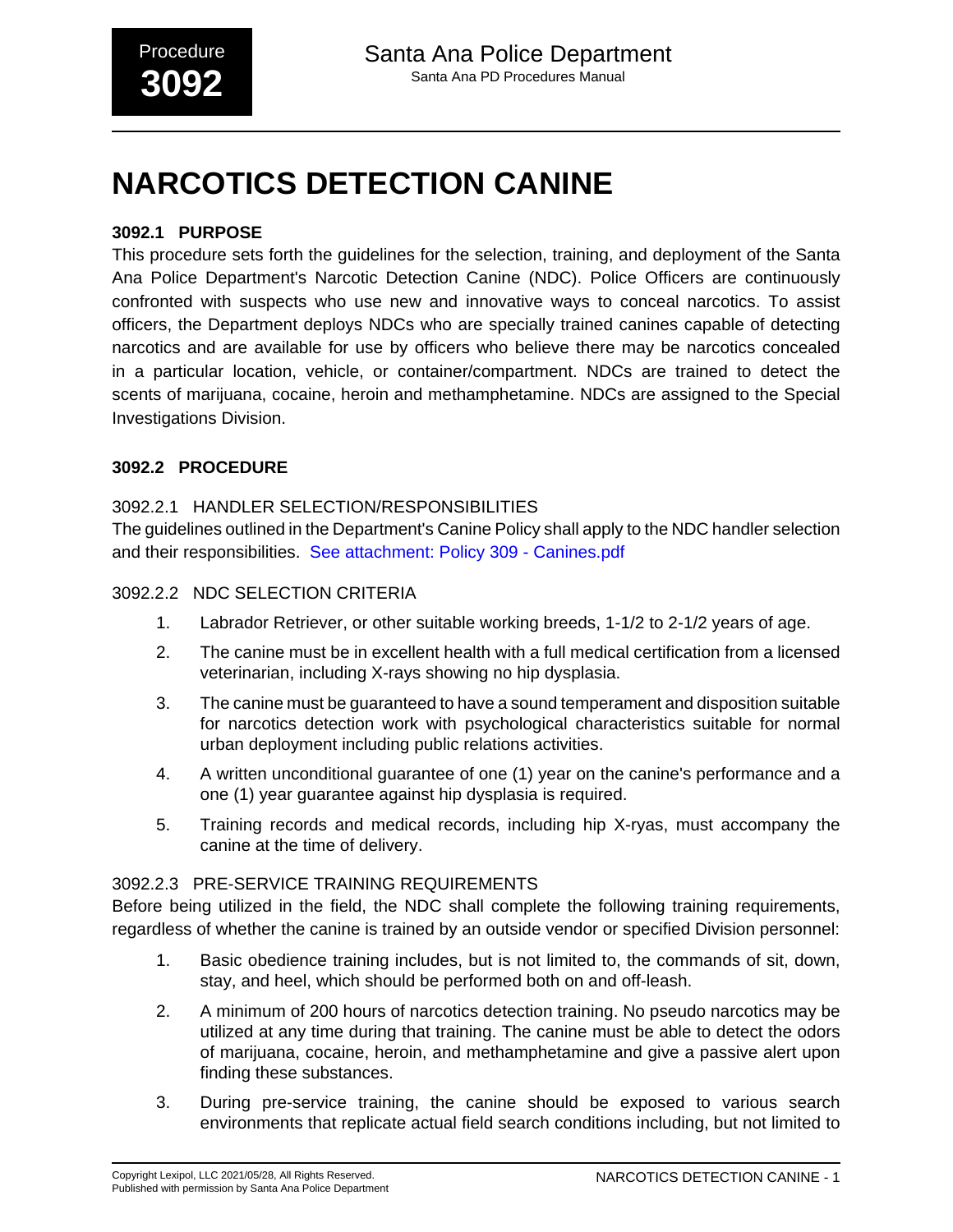# NARCOTICS DETECTION CANINE

searches of vehicles, residences, commercial buildings, storage facilities, luggage, parcels, and open field areas.

4. Training in narcotic detection should also include varied amounts of substances. In terms of quantity, the canine should be able to detect identifiable residue and demonstrate success at various amounts up to multi kilograms. The canine must show proficiency in detecting substances at various heights from ground level to 6 feet high. Detection of buried narcotics is desirable.

# 3092.2.4 CERTIFICATION / ON-GOING TRAINING

The canine must be certified following the California Narcotics Canine Association (CNCA) requirements upon completion of initial training and must be certified annually by an official of the CNCA.

On-going/in-service training consists of, and may be accomplished by, the following means:

- 1. Individual Team Training Each Canine Handler is expected to train with their dog a minimum of four (4) hours weekly. This training includes detection training and exercising, and playing with the canine to keep the canine motivated.
- 2. Department Level Training All Narcotic Canine Teams may train together as designated by the Santa Ana Police Department K-9 Sergeant. At this training, Division Canine Teams may take advantage of SAPD's K-9 training schedule's narcotic search curriculum.
- 3. Other Agency or Vendor Training This training includes training with other law enforcement/military agencies or professional canine trainers arranged by the SID canine handlers. Individual handlers must receive approval from the Narcotics Unit Sergeant before arranging or engaging in training with members of other law enforcement agencies or with professional canine trainers. Canine handlers may also attend various seminars and continuing professional training (CPT) courses as appropriate.
- 4. Canine Trial Competition Narcotic Canine Handlers are encouraged to participate in various canine trial competitions throughout the state. This training aims to allow canine handlers the ability to interact with Narcotic Canine Handlers from other agencies and observe canine handling techniques of other handlers. This also provides handlers with the opportunity to interact with professional trainers and receive evaluations of their handling techniques. Handlers who desire to participate in trials shall submit a Request for Training through the unit sergeant when the event is held outside of Santa Ana. Use of a City vehicle for transportation to such events outside of the City must be submitted through the unit sergeant for approval by the Special Investigations Division Commander.

# 3092.2.5 TRAINING AIDS

NDCs shall be trained using actual narcotic substances. The actual narcotic training substances shall be used exclusively for the following purposes:

1. Training that gives the canine the experience in finding narcotic substances.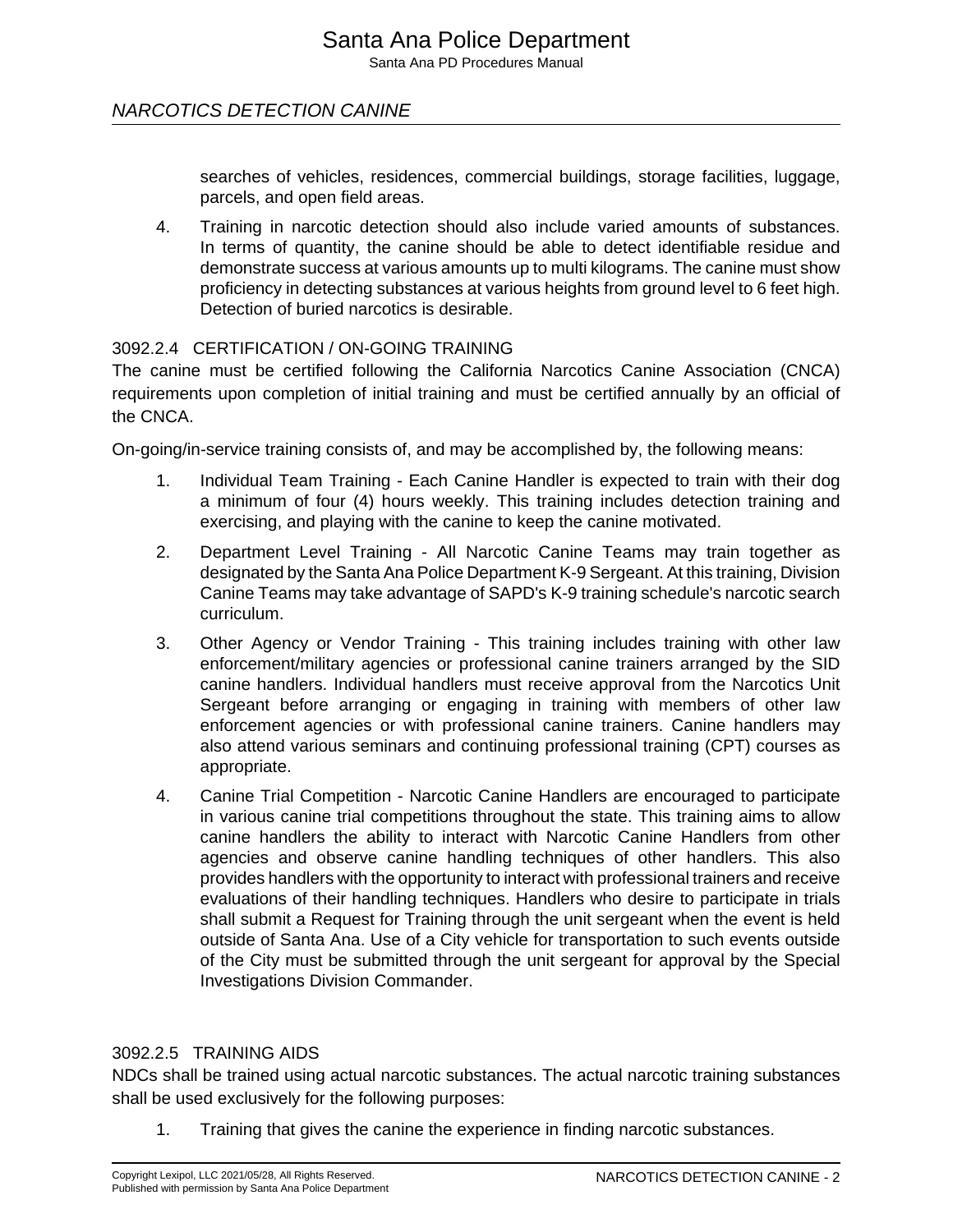Santa Ana PD Procedures Manual

# NARCOTICS DETECTION CANINE

2. Providing the canine with scent awareness incidental to an actual field search.

NDC handlers shall follow all controlled substance procedures outlined in the canine policy. The following substances and amounts shall be used for training purposes:

- 1. Cocaine (powder) 2 ounces
- 2. Heroin (tar) 2 ounces
- 3. Marijuana 2 ounces
- 4. MDMA 2 ounces
- 5. Methamphetamine (Ice) 2 ounces
- 6. Opium 2 ounces

The training aids shall remain in the custody of the handler until they are no longer usable. The handler is responsible for ensuring their assigned training aids are adequately secured in the training aids case as described under equipment and secured in the handler's vehicle. They may remain in the vehicle if it is parked in the garage of the handler's residence. If not, the training aids case must be secured in the handler's residence.

- 1. Damage to any of the packaging shall be brought to the unit Sergeant's attention.
- 2. The unit Sergeant will determine whether the particular training aid can be repackaged or turned into evidence for destruction and another one issued.

The unit Sergeant will conduct yearly inspections of the training aids and submit a memorandum documenting his/her findings to the Special Investigations Commander. Every two years, all narcotics substance training aids will be returned to Santa Ana Police Evidence for verification by SAPD's Forensics of weight and purity, then returned to SAPD's Property for destruction. A memorandum, drafted by the Vice/Narcotics Unit Sergeant, will document the return.

# 3092.2.6 EQUIPMENT

Certain specialized equipment shall be issued to each NDC Handler. The handler is responsible for ensuring the equipment is properly maintained and in good working order at all times. The following equipment shall be issued to each handler:

- (a) Portable training aid case. This case will be an airtight case ("Pelican" type) which includes glass jars and foam packing for safe and secure storage of training aids.
- (b) A padlock and chain will be provided to lock and secure the training aid case in the handler's assigned vehicle.
- (c) Canine first aid kit including drugs necessary for emergency treatment and a good quality insulated storage container for the first aid kit.
- (d) Canine handling equipment including muzzle, 6-foot leash, 15-foot leash, working collar, choke chain, and a retractable 30" leash.
- (e) Kennel with a padlock and chain and dog house for Detective's residence.
- (f) Toys and chews for the canine.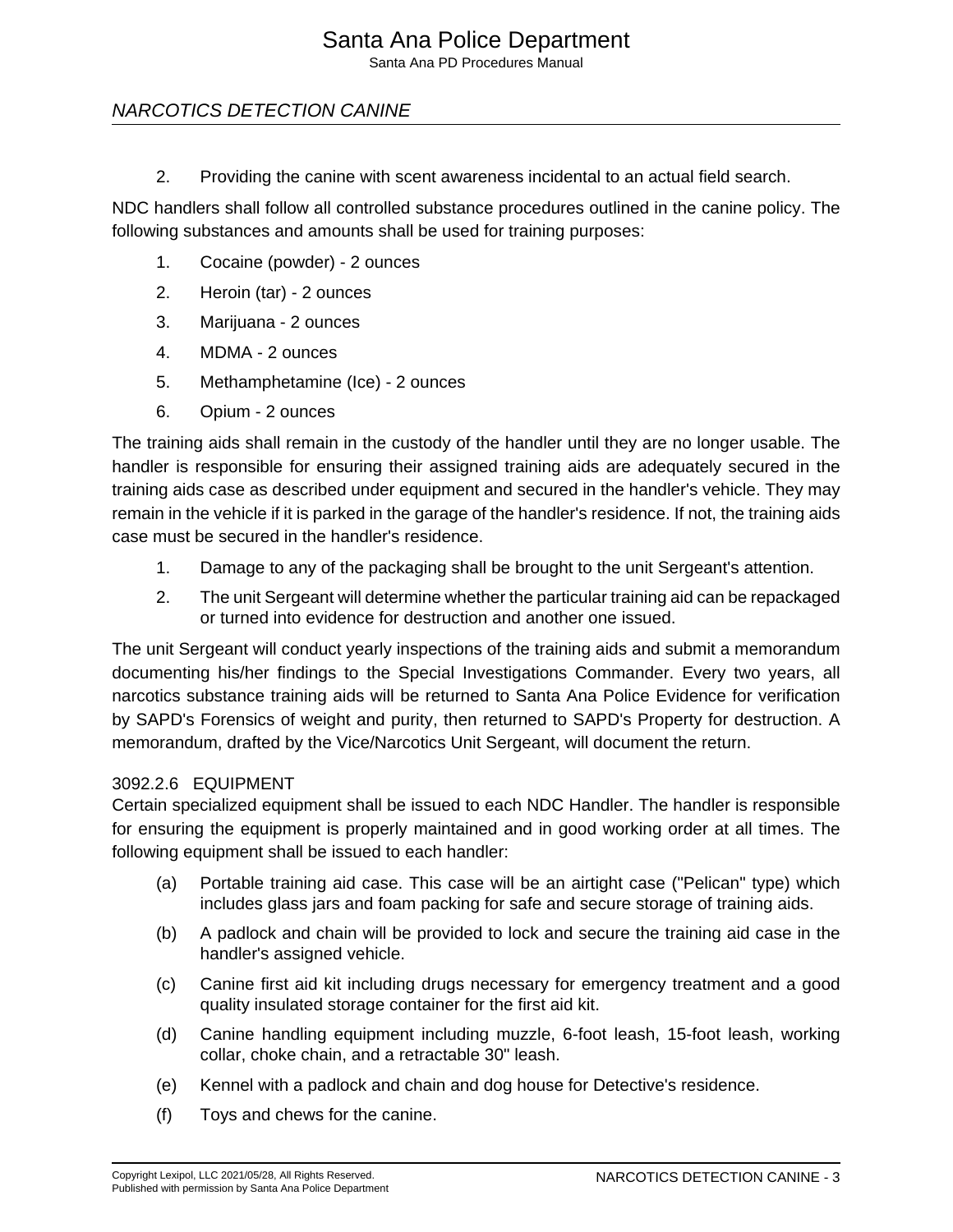# Santa Ana Police Department

Santa Ana PD Procedures Manual

# NARCOTICS DETECTION CANINE

- (g) Food and water dishes.
- (h) Current Division handheld radio and cellular telephone.

# **3092.3 REQUEST AND USE OF THE NARCOTIC DETECTION CANINE**

#### 3092.3.1 PATROL / DETECTIVE REQUEST

Narcotics detection canines can be used in a variety of situations including but not limited to:

- Assisting detectives in the search for narcotics during a search warrant service
- Assistance in obtaining a search warrant by using the narcotic detecting canine in support of probable cause
- Search of vehicles, buildings and any other articles or areas deemed necessary

## 3092.3.2 SEARCHING PERSONS FOR NARCOTICS

An NDC trained in an aggressive alert shall **not** be used when searching persons for narcotics. When a narcotic detection canine is desired, officer(s)/detective(s) shall direct their request to the Special Investigations Supervisor. Each situation will be assessed separately to determine if the use of the canine is technically and legally feasible by the NDC handler. For special operations involving Santa Ana officers, the Special Investigations Supervisor and NDC handler should be notified as far in advance as possible. Every effort should be made to use an on-duty NDC when possible. Prior to an off-duty team being utilized, the Watch Commander and Special Investigations Supervisor shall be notified to authorize the call out.

# 3092.3.3 OUTSIDE AGENCY REQUESTS

On-duty NDC Teams may be available for use by other law enforcement agencies. Requests by outside agencies for NDC Teams must be requested through the Watch Commander or Special Investigations Supervisor and will be considered on a case-by-case basis by the Special Investigations Commander. NDC Teams shall only be used for narcotic detection purposes, not apprehension or tracking.

## 3092.3.4 PRACTICAL CONSIDERATIONS IN UTILIZING THE NARCOTICS DETECTION CANINE

If an officer has probable cause to use the NDC, there are several steps officer(s)/detective(s) can take before the NDC team(s) arrival. All subjects should be removed from the vehicle and placed in a location where they will not interfere with the NDC's search. The vehicle should have all its windows closed and doors shut; this facilitates the accumulation of scent from hidden narcotics. The officer/detective should not search the vehicle first and then call the NDC. If the NDC locates contraband, the handler will notify the handling/requesting officer. The evidence can then be properly recovered and documented.

If the NDC is requested for the search of a structure, there are steps officer(s)/detective(s) can take before the NDC team(s) arrival. As with a car stop, all subjects should, if practical, be removed from the structure. If not, all subjects should be placed together in a single room, separate from the room to be searched. All windows in the room to be searched should be shut.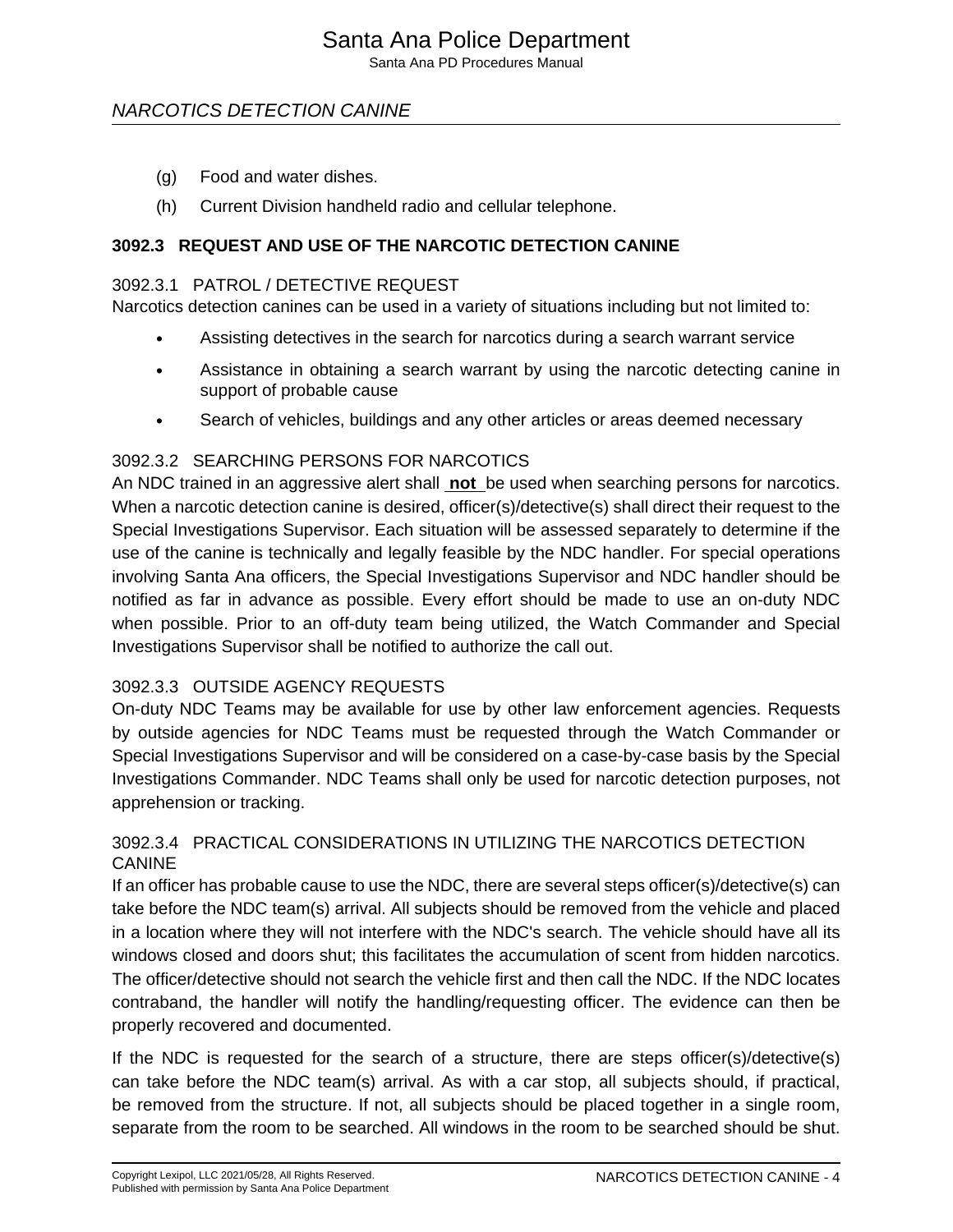# Santa Ana Police Department

Santa Ana PD Procedures Manual

# NARCOTICS DETECTION CANINE

If overhead fans or window air conditioners are operating, they should be turned off. If possible, any animals inside the structure should be removed. The building should not be searched, if practical, before the NDC team(s) arrival. In both cases, once an NDC team is on-scene, the canine handler should be advised of the circumstances. Depending on the situation, the handling officer/ detective may wish to accompany the NDC team during the search. If narcotics or contraband are discovered, the handler will notify the officer/detective so the evidence can be properly recovered and documented.

## 3092.3.5 USE OF NDCS ON SCHOOL CAMPUSES

As of November 17, 2000, pursuant to the Attorney General's opinion, Narcotics Canines are no longer utilized to conduct random searches on school campuses.

Narcotics investigations on school campuses will be limited to specific narcotics criminal investigations with approval from the Special Investigations Division Commander and Investigations Bureau Deputy Chief.

Any narcotics searches on school campuses should be in conjunction with a search warrant signed by a magistrate.

## **3092.4 UNINTENTIONAL BITES OR INJURIES CAUSED BY NDCS**

In the event of an unintentional bite or other injury caused by a narcotic canine, the unit supervisor should be immediately notified if not already on scene. For the purpose of this section a canine bite is an injury where there is a break in the skin, however slight. The following steps should be taken:

Evaluate the injury of the person and ensure they receive prompt and appropriate medical attention.

- 1. Obtain photographs of the injury, if possible.
- 2. Obtain any statements from the injured person or any witnesses.
- 3. A Follow-Up report will be written by the handler detailing the circumstances of the injury.

Every unintentional bite or injury will be reviewed by the Vice/Narcotics Sergeant, as well as the Special Investigations Commander. The Vice/Narcotics Sergeant will document their review and findings in an associated Administrative Report. The Administrative Report and all associated documentation will be uploaded to BlueTeam, which will be categorized as an Inquiry unless there is an allegation of misconduct on the part of the Department personnel, in which case, the BlueTeam will be categorized as a complaint.

# **3092.5 INJURED HANDLER PROCEDURES**

In the event of injury to the handler where the handler is unable to maintain control of the canine, the following actions should be considered by personnel to secure the canine:

1. The canine's attitude will change if the handler is hurt or in danger. The canine will become extremely protective of the handler.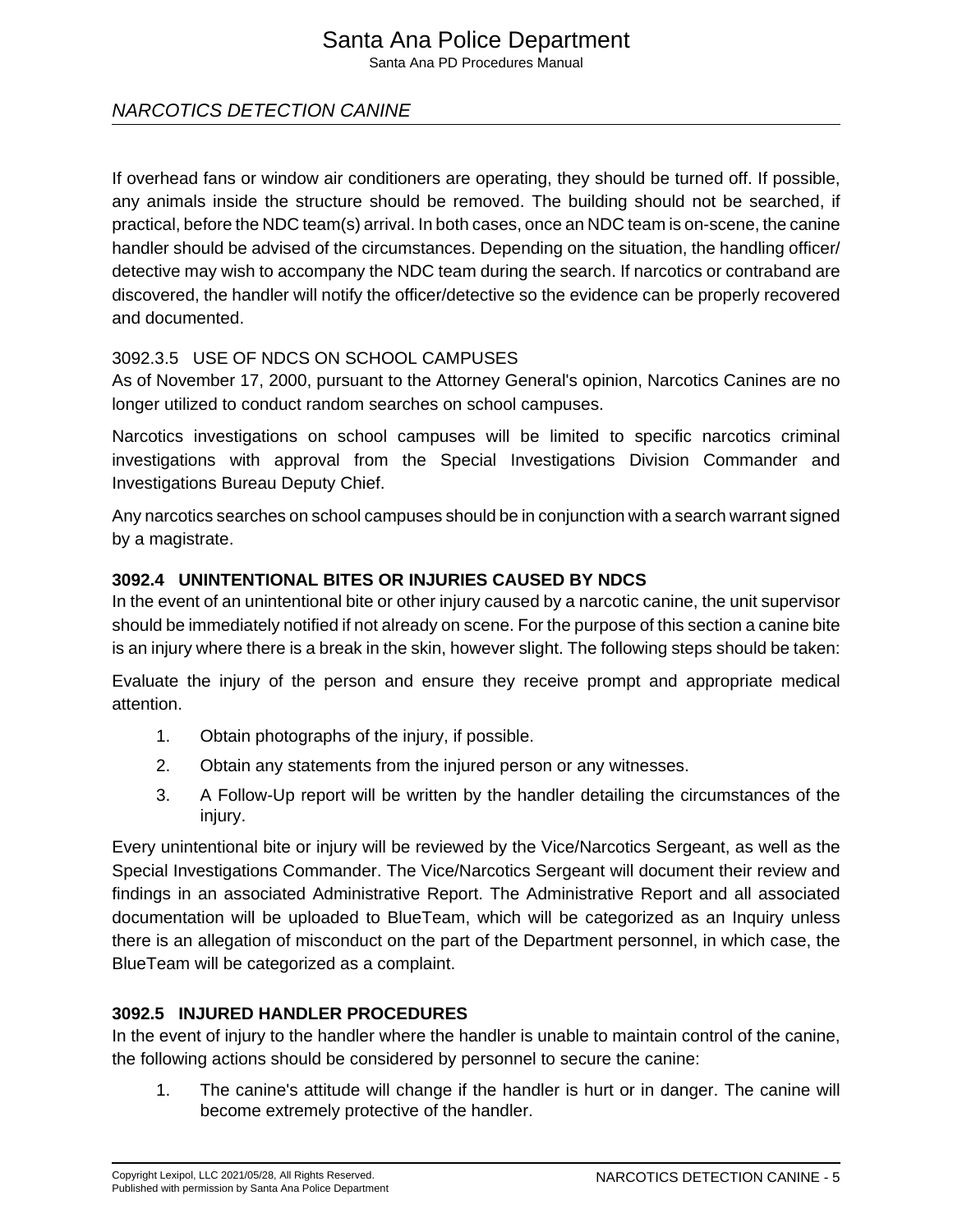Santa Ana PD Procedures Manual

# NARCOTICS DETECTION CANINE

- 2. DO NOT rush in on the handler or the canine.
- 3. Call the handler. If they can, they will call the canine off.
- 4. It is advisable to have several unit personnel become familiar with the canine by incorporating interaction between them and the canine during downtimes. If the handler loses the capacity to control the canine, one of the unit personnel may gain control and secure the canine.
- 5. Request the unit supervisor if not present and advise of the situation.
- 6. If control of the canine cannot be accomplished, request a patrol canine handler or Animal Control assistance.
- 7. After the canine is secured, another handler or unit personnel will transport the canine to the injured officer's home.
- 8. If a canine is also injured, advise dispatch to contact a veterinarian and advise them of the emergency. Arrange for the canine to be transported to the veterinarian.

#### **3092.6 REPORTS**

- 1. Canine Program Activity Reporting
	- (a) Narcotics Canine Handlers shall record work-related activities in their journal. Narcotics Canine Handlers shall also maintain statistical information on the number of searches, amount of illegal substances seized and amount of monies seized as a result of the searches conducted.
- 2. Follow-Up Reports
	- (a) The canine handlers shall be responsible for completing Follow-Up reports detailing the use of the narcotics detecting canine and the search results, which may include, a sketch of the area searched and where alerts were noted, and the results of a search of those areas alerted on.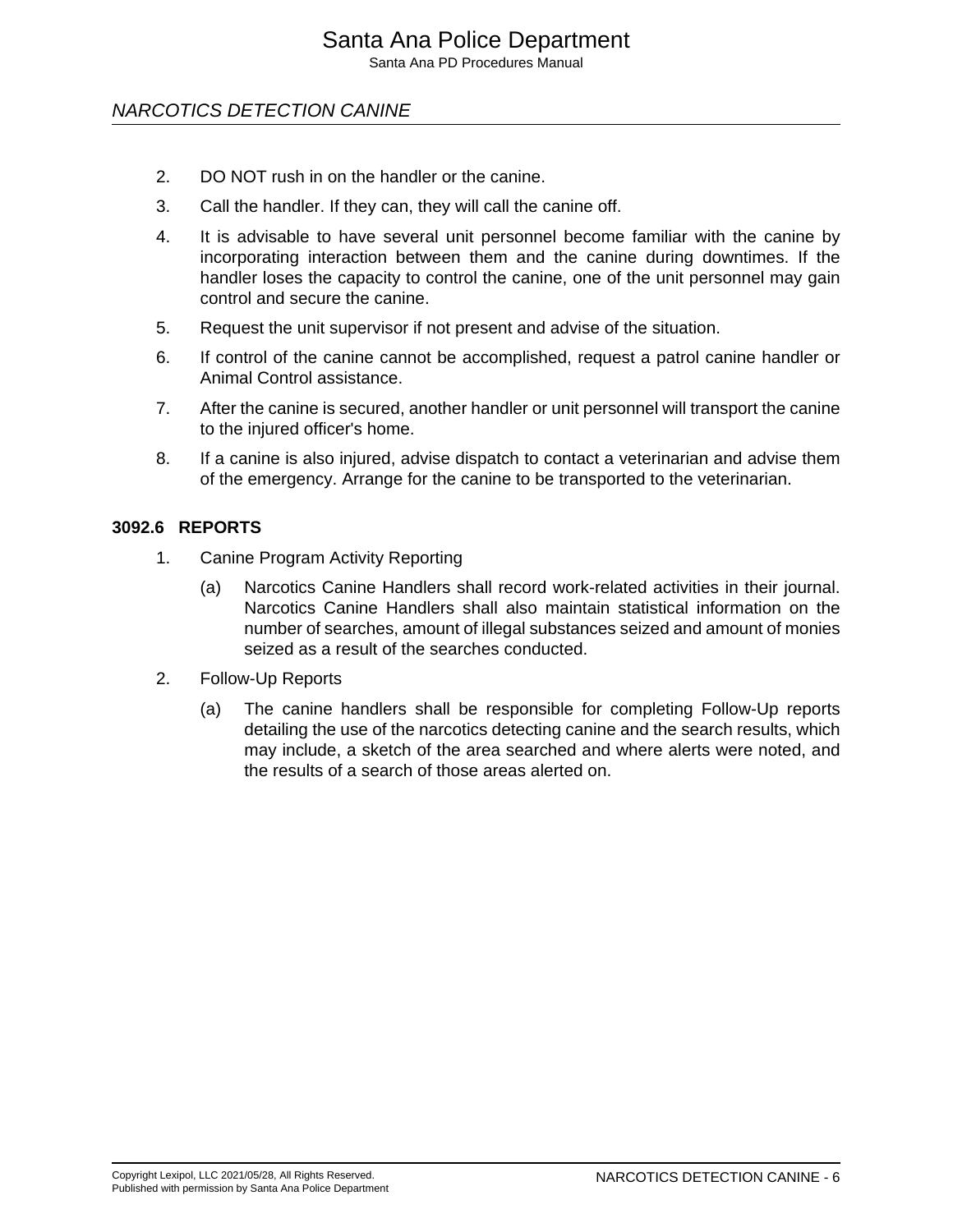# **Attachments**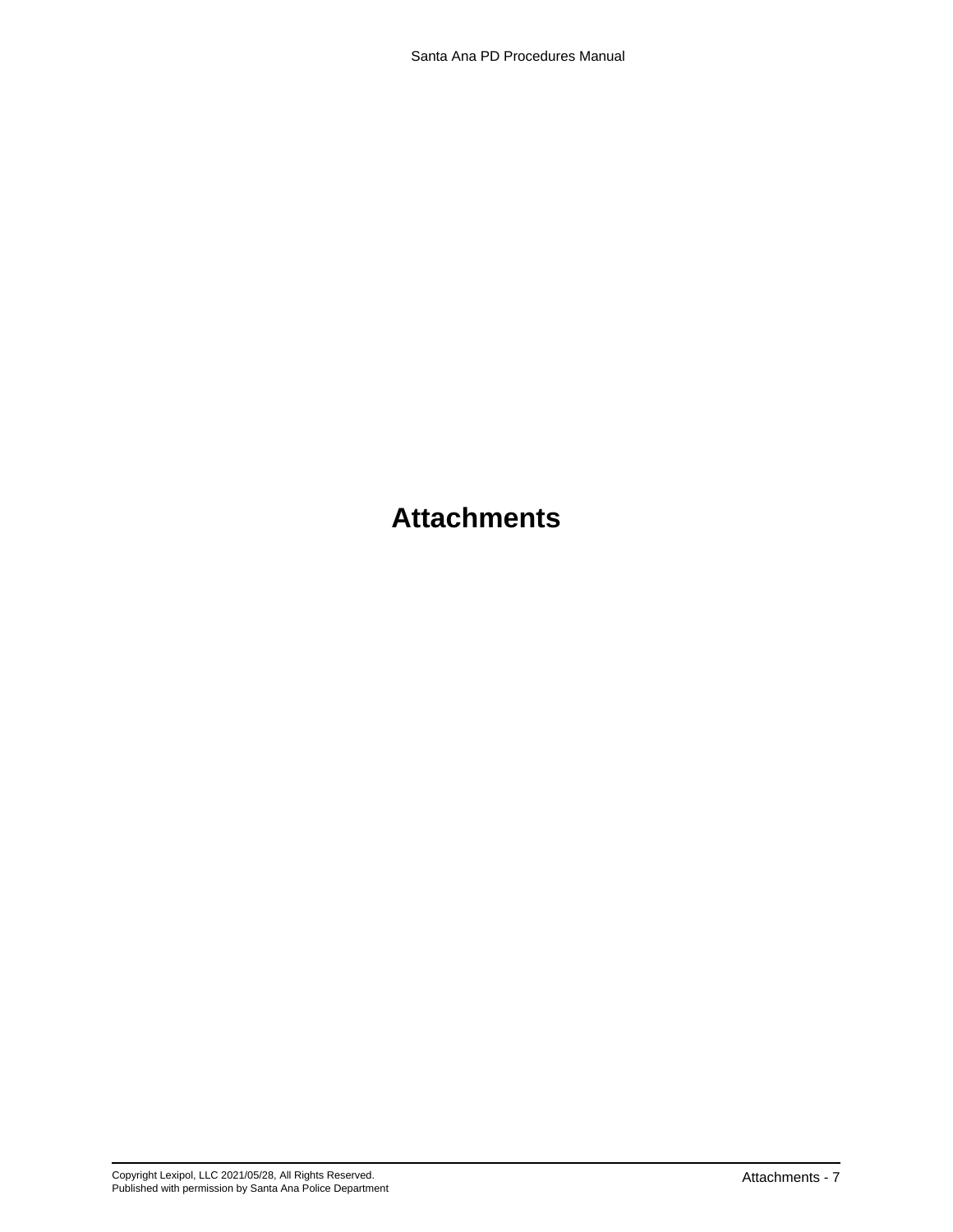# <span id="page-7-0"></span>**Policy 309 - Canines.pdf**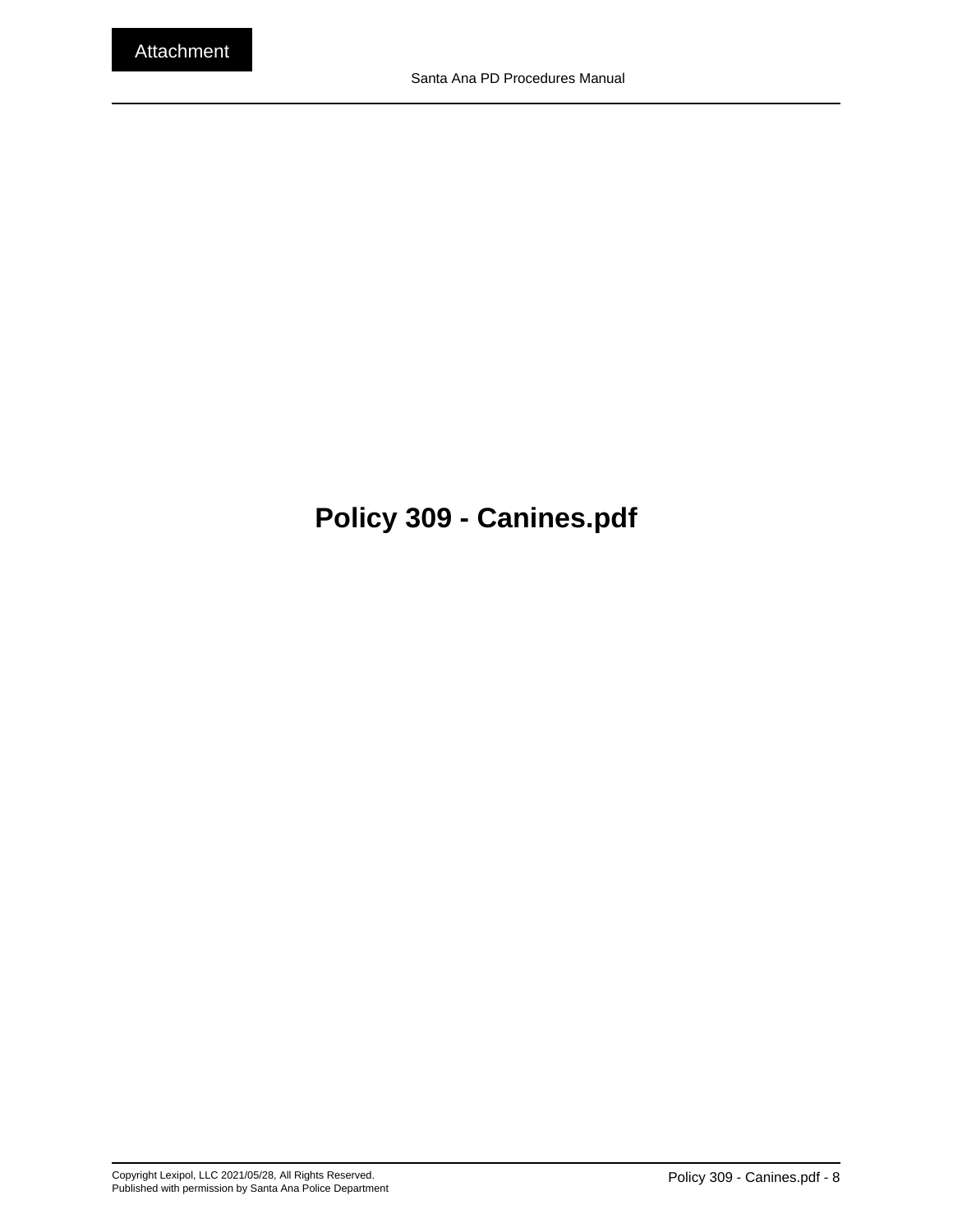# **Canines**

# **309.1 PURPOSE AND SCOPE**

This policy establishes guidelines for the use of canines to augment police services to the community including, but not limited to locating individuals and contraband and apprehending criminal offenders.

# **309.2 POLICY**

It is the policy of the Santa Ana Police Department that teams of handlers and canines meet and maintain the appropriate proficiency to effectively and reasonably carry out legitimate law enforcement objectives.

# **309.3 ASSIGNMENT**

Canine teams should be assigned to assist and supplement the Field Operations Bureau to function primarily in assist or cover assignments. However, they may be assigned by the Watch Commander to other functions, such as routine calls for service, based on the current operational needs.

Canine teams should generally not be assigned to handle routine matters that will take them out of service for extended periods of time and then only with the approval of the Watch Commander.

# **309.4 CANINE SERGEANT**

The canine sergeant shall be appointed by and directly responsible to the Field Operations Bureau Commanderor the authorized designee.

The responsibilities of the sergeant include, but are not limited to:

- (a) Reviewing all canine use reports to ensure compliance with policy and to identify training issues and other needs of the program.
- (b) Maintaining a liaison with the vendor kennel.
- (c) Maintaining a liaison with command staff and functional supervisors.
- (d) Maintaining a liaison with other agency canine sergeants.
- (e) Maintaining accurate records to document canine activities.
- (f) Recommending and overseeing the procurement of equipment and services for the teams of handlers and canines.
- (g) Scheduling all canine-related activities.
- (h) Ensuring the canine teams are scheduled for regular training to maximize their capabilities.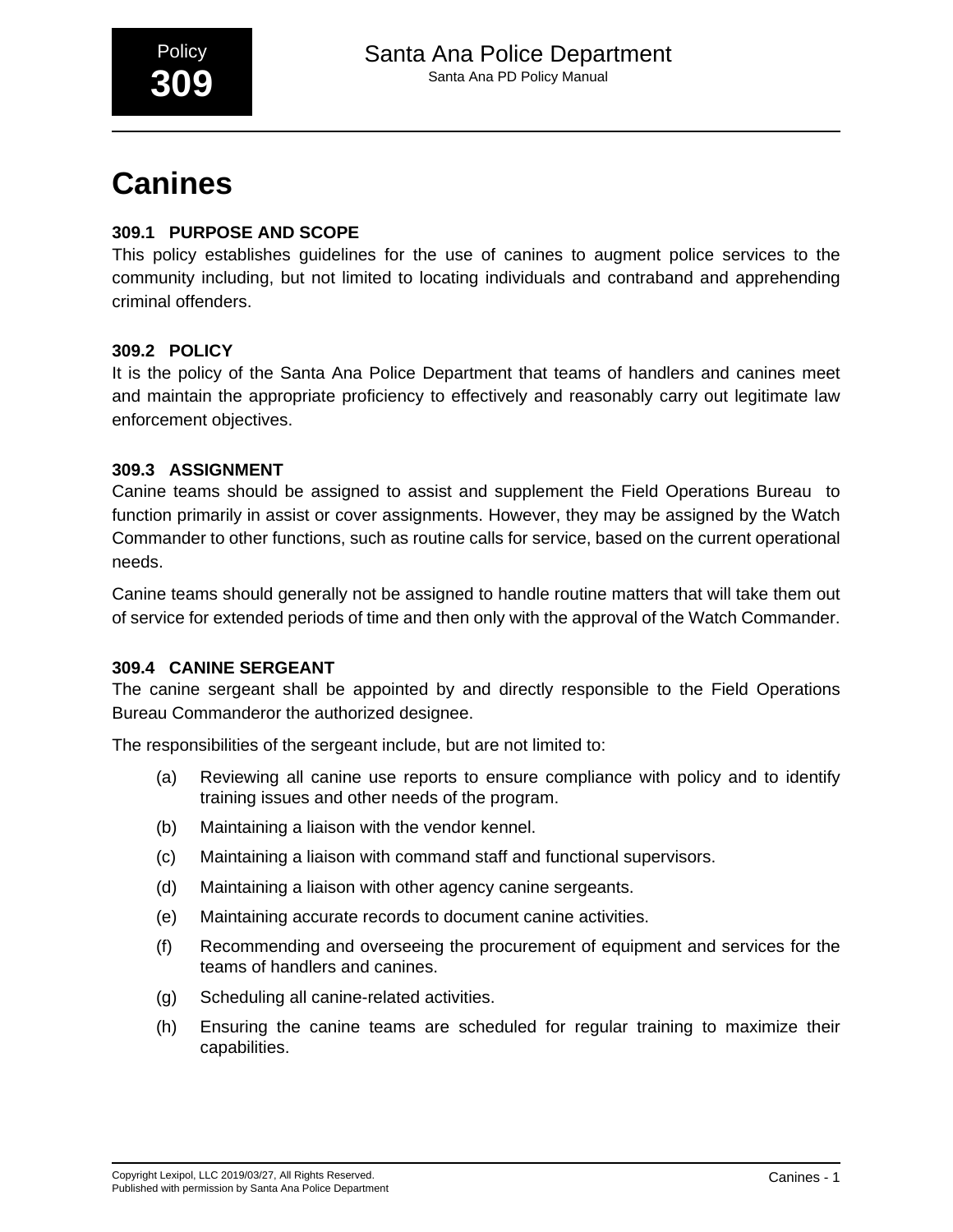Santa Ana PD Policy Manual

#### **309.5 REQUESTS FOR CANINE TEAMS**

Field Operations Bureau members are encouraged to request the use of a canine. Requests for a canine team from department units outside of the Field Operations Bureau shall be reviewed by the Watch Commander or Canine Sergeant.

#### 309.5.1 OUTSIDE AGENCY REQUEST

All requests for canine assistance from outside agencies must be approved by the Watch Commander and are subject to the following:

- (a) A sergeant shall be dispatched to the scene along with the canine officer.
- (b) Canine teams shall not be used for any assignment that is not consistent with this policy.
- (c) The canine handler shall have the authority to decline a request for any specific assignment that he/she deems unsuitable.
- (d) Calling out of off-duty canine teams must be approved by the Watch Commander.
- (e) It shall be the responsibility of the canine handler to coordinate operations with agency personnel in order to minimize the risk of unintended injury.
- (f) It shall be the responsibility of the canine handler to complete all necessary reports or as directed.

### 309.5.2 PARTICIPATION IN PUBLIC EVENTS

All public requests for a canine team shall be reviewed and, if appropriate, approved by the canine sergeant prior to making any resource commitment. The canine sergeant is responsible for obtaining resources and coordinating involvement in the demonstration to include proper safety protocols. Canine handlers shall not demonstrate any apprehension work unless authorized to do so by the canine sergeant. The authorization shall be made in writing.

#### **309.6 APPREHENSION GUIDELINES**

A canine may be used to locate and apprehend a suspect if the canine handler reasonably believes that the individual has either committed, is committing or threatening to commit any serious offense and if any of the following conditions exist:

- (a) There is a reasonable belief the suspect poses an imminent threat of violence or serious harm to the public, any officer or the handler.
- (b) The suspect is physically resisting or threatening to resist arrest and the use of a canine reasonably appears to be necessary to overcome such resistance.
- (c) The suspect is believed to be concealed in an area where entry by other than the canine would pose a threat to the safety of officers or the public.

It is recognized that situations may arise that do not fall within the provisions set forth in this policy. Such events require consideration of the totality of the circumstances and the use of an objective reasonableness standard applied to the decision to use a canine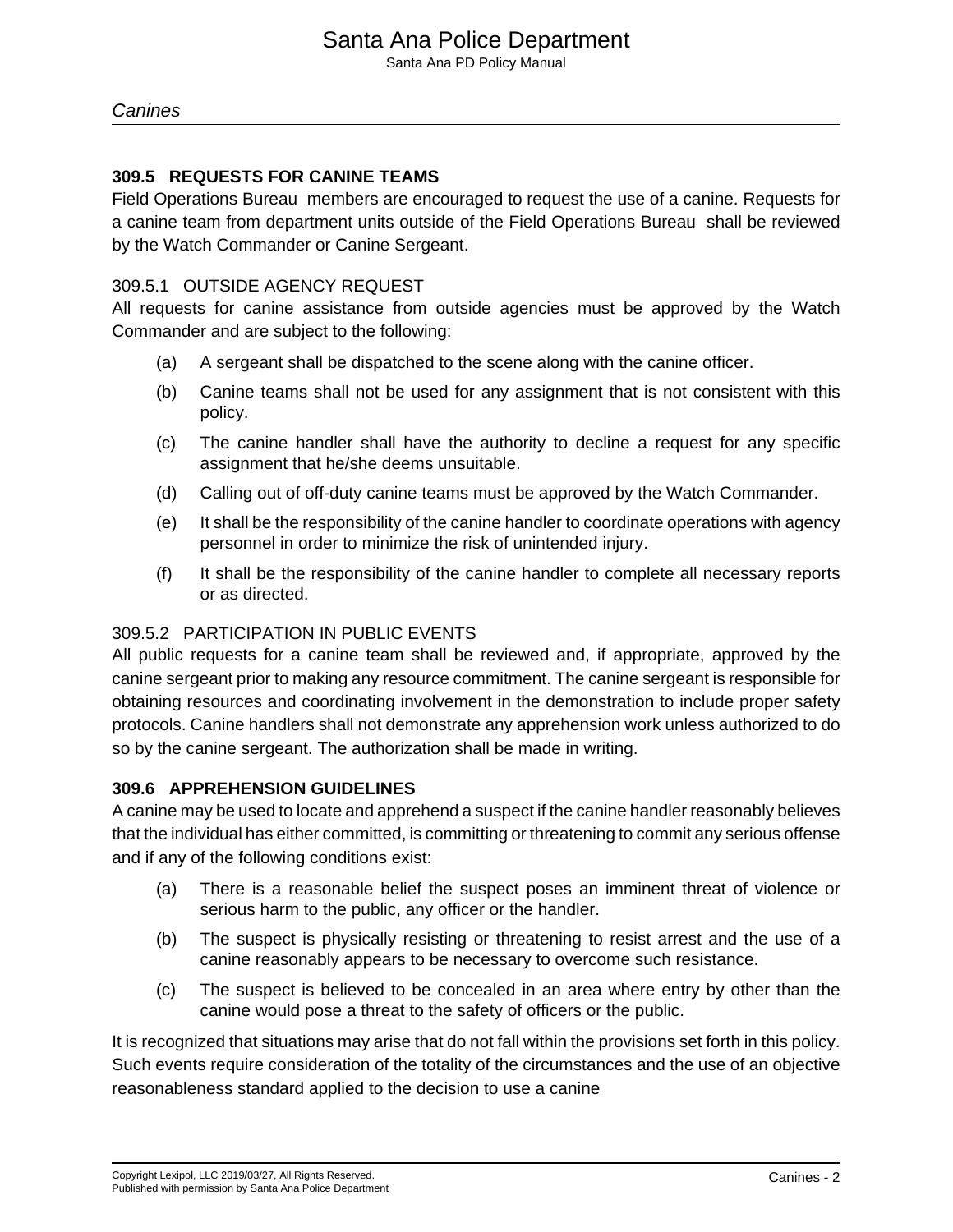#### **Canines**

Absent a reasonable belief that a suspect has committed, is committing or is threatening to commit a serious offense, mere flight from a pursuing officer, without any of the above conditions, shall not serve as the basis for the use of a canine to apprehend a suspect.

Use of a canine to locate and apprehend a suspect wanted for a lesser criminal offense than those identified above requires approval from the Watch Commander. Absent a change in circumstances that present an imminent threat to officers, the canine or the public, such canine use should be conducted on-leash or under conditions that minimize the likelihood the canine will bite or otherwise injure the individual.

In all applications, once the suspect has been located and no longer reasonably appears to present a threat or risk of escape, the handler should secure the canine as soon as it becomes reasonably practicable.

If the canine has apprehended the suspect with a secure bite, and the handler believes that the suspect no longer poses a threat, the handler should promptly command the canine to release the suspect.

#### 309.6.1 PREPARATION FOR DEPLOYMENT

Prior to the use of a canine to search for or apprehend any suspect, the canine handler and/or the supervisor on-scene should carefully consider all pertinent information reasonably available at the time. The information should include, but is not limited to:

- (a) The nature and seriousness of the suspected offense.
- (b) Whether violence or weapons were used or are anticipated.
- (c) The degree of resistance or threatened resistance, if any, the suspect has shown.
- (d) The suspect's known or perceived age.
- (e) The potential for injury to officers or the public caused by the suspect if the canine is not utilized.
- (f) Any potential danger to the public and/or other officers at the scene if the canine is released.
- (g) The potential for the suspect to escape or flee if the canine is not utilized.

As circumstances permit, the canine handler should make every reasonable effort to communicate and coordinate with other involved members to minimize the risk of unintended injury.

It is the canine handler's responsibility to evaluate each situation and determine whether the use of a canine is appropriate and reasonable. The canine handler shall have the authority to decline the use of the canine whenever he/she deems deployment is unsuitable.

A supervisor who is sufficiently apprised of the situation may prohibit deploying the canine.

Unless otherwise directed by a supervisor, assisting members should take direction from the handler in order to minimize interference with the canine.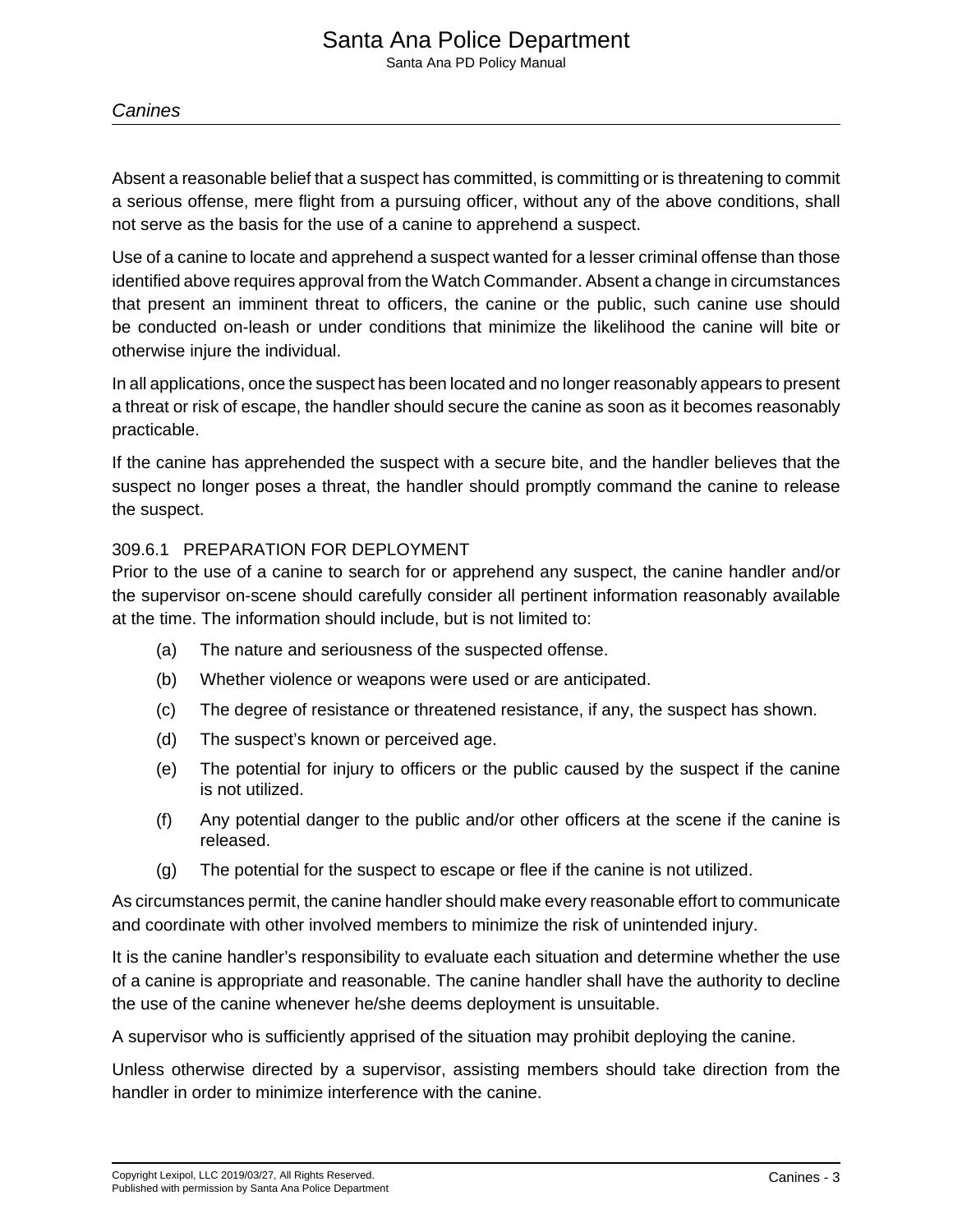# 309.6.2 WARNINGS AND ANNOUNCEMENTS

Unless it would reasonably increase the risk of injury or escape, a clearly audible warning announcing that a canine will be used if the suspect does not surrender should be made prior to releasing a canine. The handler should allow a reasonable time for a suspect to surrender and should quiet the canine momentarily to listen for any verbal response to the warning. If feasible, other members should be in a location opposite the warning to verify that the announcement could be heard. If available, warnings given in other languages should be used as necessary.

If a warning is not to be given, the canine handler, when practicable, should first advise the supervisor of his/her decision before releasing the canine. In the event of an apprehension, the handler shall document in any related report how the warning was given and, if none was given, the reasons why.

## 309.6.3 REPORTING DEPLOYMENTS, BITES AND INJURIES

Whenever a canine deployment results in a bite or causes injury to an intended suspect, a supervisor should be promptly notified and the injuries documented in a canine officer's report. The injured person shall be promptly treated by emergency medical services personnel and, if appropriate, transported to an appropriate medical facility for further treatment. The deployment and injuries should also be included in any related incident or arrest report.

Any unintended bite or injury caused by a canine, whether on- or off-duty, shall be promptly reported to the Watch Commander and the canine sergeant. Unintended bites or injuries caused by a canine should be documented in an administrative report, not in the canine officer's report.

If an individual alleges an injury, either visible or not visible, a supervisor shall be notified and both the individual's injured and uninjured areas shall be photographed as soon as practicable after first tending to the immediate needs of the injured party. Photographs shall be retained as evidence in accordance with current department evidence procedures. The photographs shall be retained until the criminal proceeding is completed and the time for any related civil proceeding or appeal, if applicable, has expired.

Canines used by law enforcement agencies are generally exempt from impoundment and reporting requirements. However, the canine shall be made available for examination at any reasonable time if requested by the local health department. The canine handler shall also notify the local health department if the canine exhibits any abnormal behavior after a bite (Health and Safety Code § 121685).

# **309.7 NON-APPREHENSION GUIDELINES**

Properly trained canines may be used to track or search for non-criminals (e.g., lost children, individuals who may be disoriented or in need of medical attention). The canine handler is responsible for determining the canine's suitability for such assignments based on the conditions and the particular abilities of the canine. When the canine is deployed in a search or other nonapprehension operation, the following guidelines apply.

(a) Absent a change in circumstances that present an immediate threat to officers, the canine or the public, such applications should be conducted on-leash or under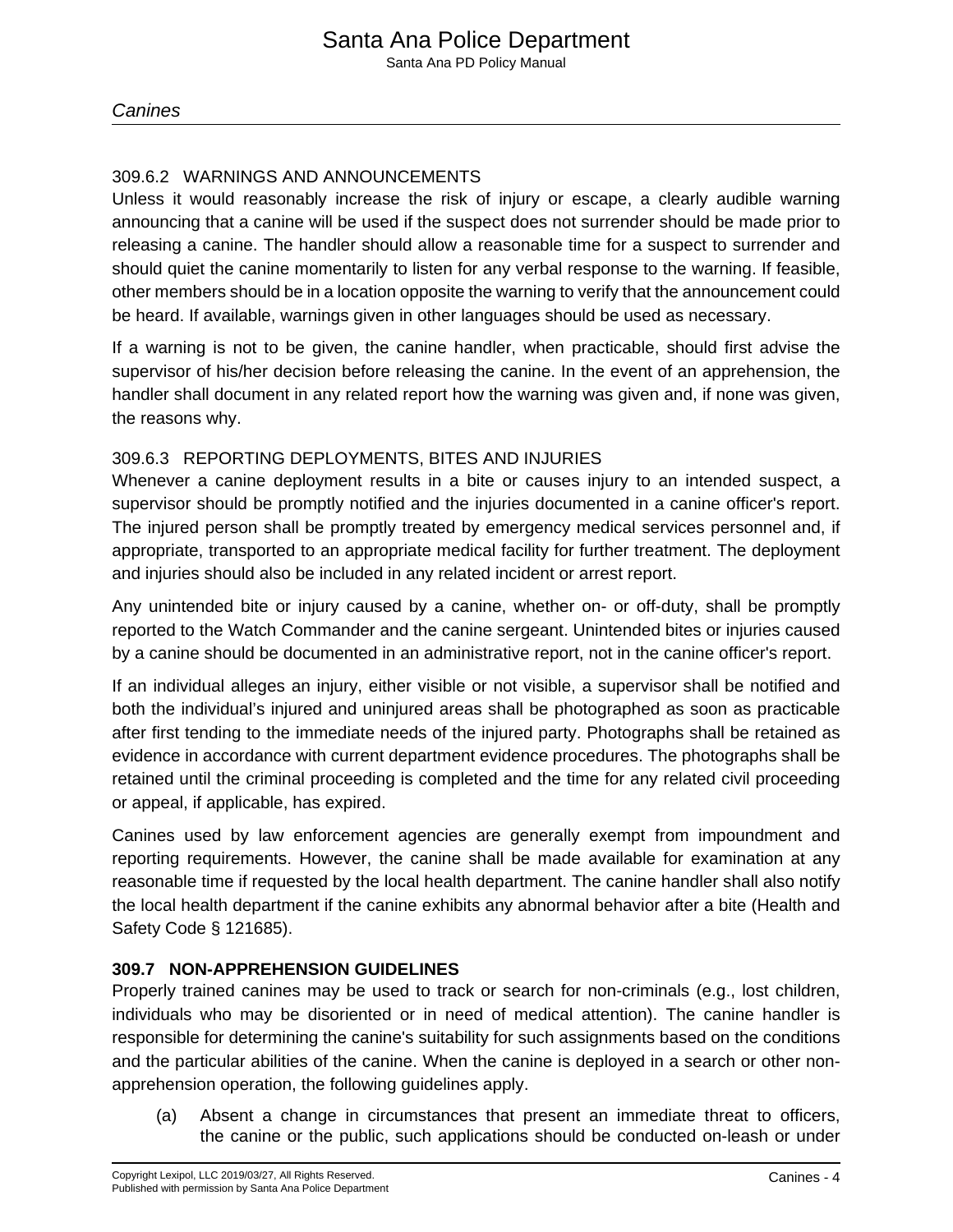conditions that minimize the likelihood the canine will bite or otherwise injure the individual, if located.

- (b) Unless otherwise directed by a supervisor, assisting members should take direction from the handler in order to minimize interference with the canine.
- (c) Throughout the deployment the handler should periodically give verbal assurances that the canine will not bite or hurt the individual and encourage the individual to make him/herself known.
- (d) Once the individual has been located, the handler should place the canine in a downstay or otherwise secure it as soon as reasonably practicable.

#### 309.7.1 ARTICLE DETECTION

A canine trained to find objects or property related to a person or crime may be used to lacate or identify articles. A canine search should be conducted in a manner that minimizes the likelihood of unintended bits or injuries.

#### 309.7.2 NARCOTICS DETECTION

A canine trained in narcotics detection may be used in accordance with current law and under certain circumstances, including:

- (a) The search of vehicles, buildings, bags and other articles.
- (b) Assisting in the search for narcotics during a search warrant service.
- (c) Obtaining a search warrant by using the narcotics-detection trained canine in support of probable cause.
- (d) A narcotics-detection trained canine will not be used to search a person for narcotics unless the canine is trained to passively indicate the presence of narcotics.

#### **309.8 HANDLER SELECTION**

The minimum qualifications for the assignment of canine handler include:

- (a) An officer who is currently off probation.
- (b) Residing in an adequately fenced, single-family residence (minimum 5-foot high fence with locking gates) with a yard suitable for a 5-foot by 10-foot kennel.
- (c) A garage that can be secured and accommodate a canine vehicle.

#### **309.9 HANDLER RESPONSIBILITIES**

The canine handler shall ultimately be responsible for the health and welfare of the canine and shall ensure that the canine receives proper nutrition, grooming, training, medical care, affection and living conditions.

The canine handler will be responsible for the following:

(a) Except as required during appropriate deployment, the handler shall not expose the canine to any foreseeable and unreasonable risk of harm.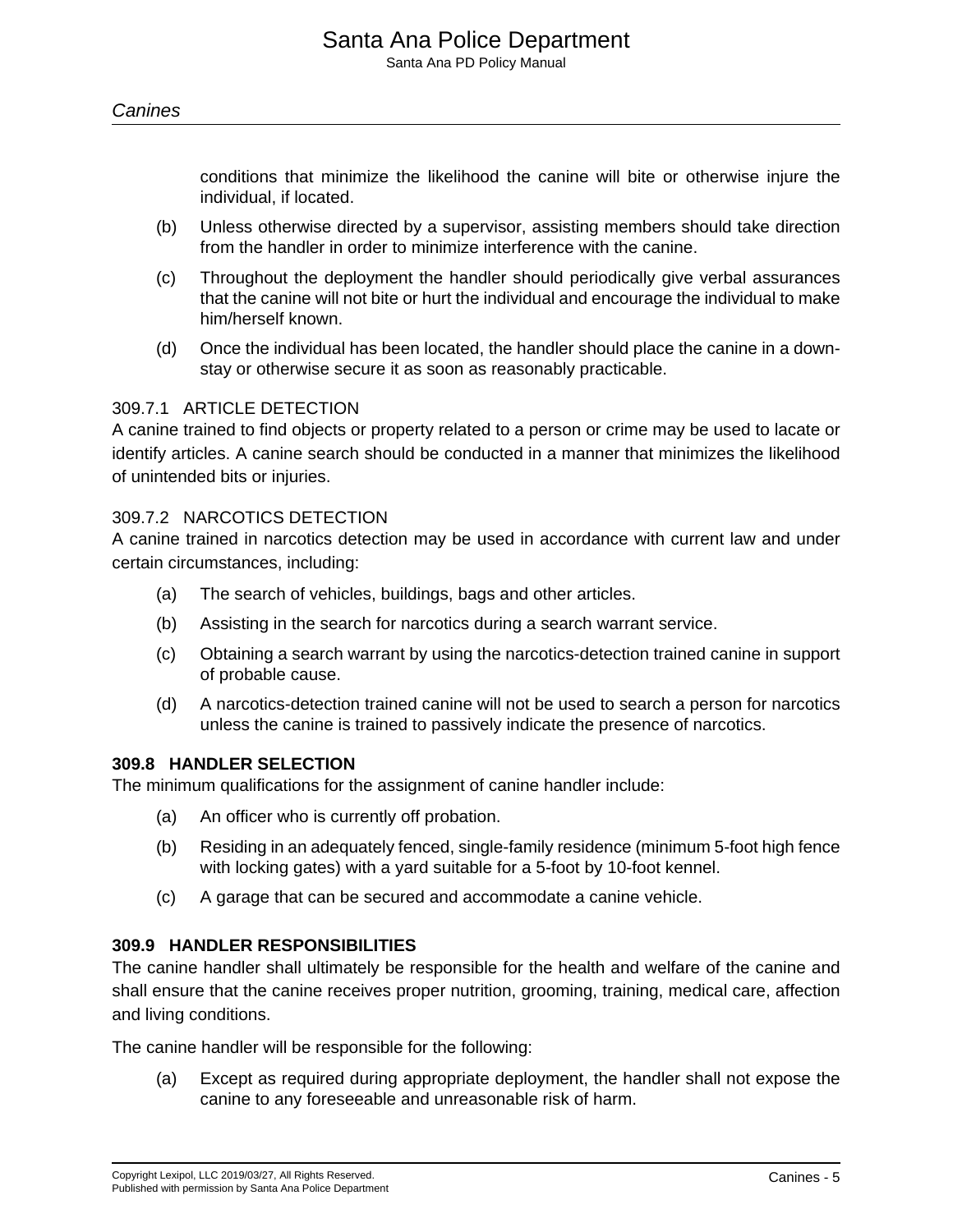- (b) The handler shall maintain all department equipment under his/her control in a clean and serviceable condition.
- (c) When not in service, the handler shall maintain the canine vehicle in a locked garage, away from public view.
- (d) When a handler is off-duty for an extended number of days, the assigned canine vehicle should be stored at the Santa Ana Police Department facility or a location otherwise approved by the canine sergeant.
- (e) Handlers shall permit the canine sergeant to conduct spontaneous on-site inspections of affected areas of their homes as well as their canine vehicles to verify that conditions and equipment conform to this policy.
- (f) Any changes in the living status of the handler that may affect the lodging or environment of the canine shall be reported to the canine sergeant as soon as possible.
- (g) When off-duty, the canine shall be in a kennel provided by the City of Santa Ana at the home of the handler. When a canine is kenneled at the handler's home, the gate shall be secured with a lock. When off-duty, the canine may be let out of the kennel while under the direct control of the handler.
- (h) The canine should be permitted to socialize in the home with the handler's family for short periods of time and under the direct supervision of the handler.
- (i) Under no circumstances will the canine be lodged at another location unless approved by the canine sergeant or Watch Commander. This approval shall be made in writing.
- (j) When off-duty, the handler shall not involve the canine in any law enforcement activity or official conduct unless approved in advance by the canine sergeant or Watch Commander.
- (k) Whenever a canine handler is off-duty for an extended number of days, it may be necessary to temporarily relocate the canine. In those situations, the handler shall give reasonable notice to the canine sergeant so that appropriate arrangements can be made.

#### 309.9.1 CANINE IN PUBLIC AREAS

The canine shall be kept on a leash, E-Collar, or under the handler's immediate control when in areas that allow access to the public. Exceptions to this rule would include specific law enforcement operations for which the canine is trained.

- (a) A canine shall not be left unattended in any area to which the public may have access.
- (b) When the canine vehicle is left unattended, all windows and doors shall be secured in such a manner as to prevent unauthorized access to the dog. The handler shall also ensure that the unattended vehicle remains inhabitable for the canine.

#### **309.10 HANDLER COMPENSATION**

The canine handler shall be available for call-out under conditions specified by the canine sergeant.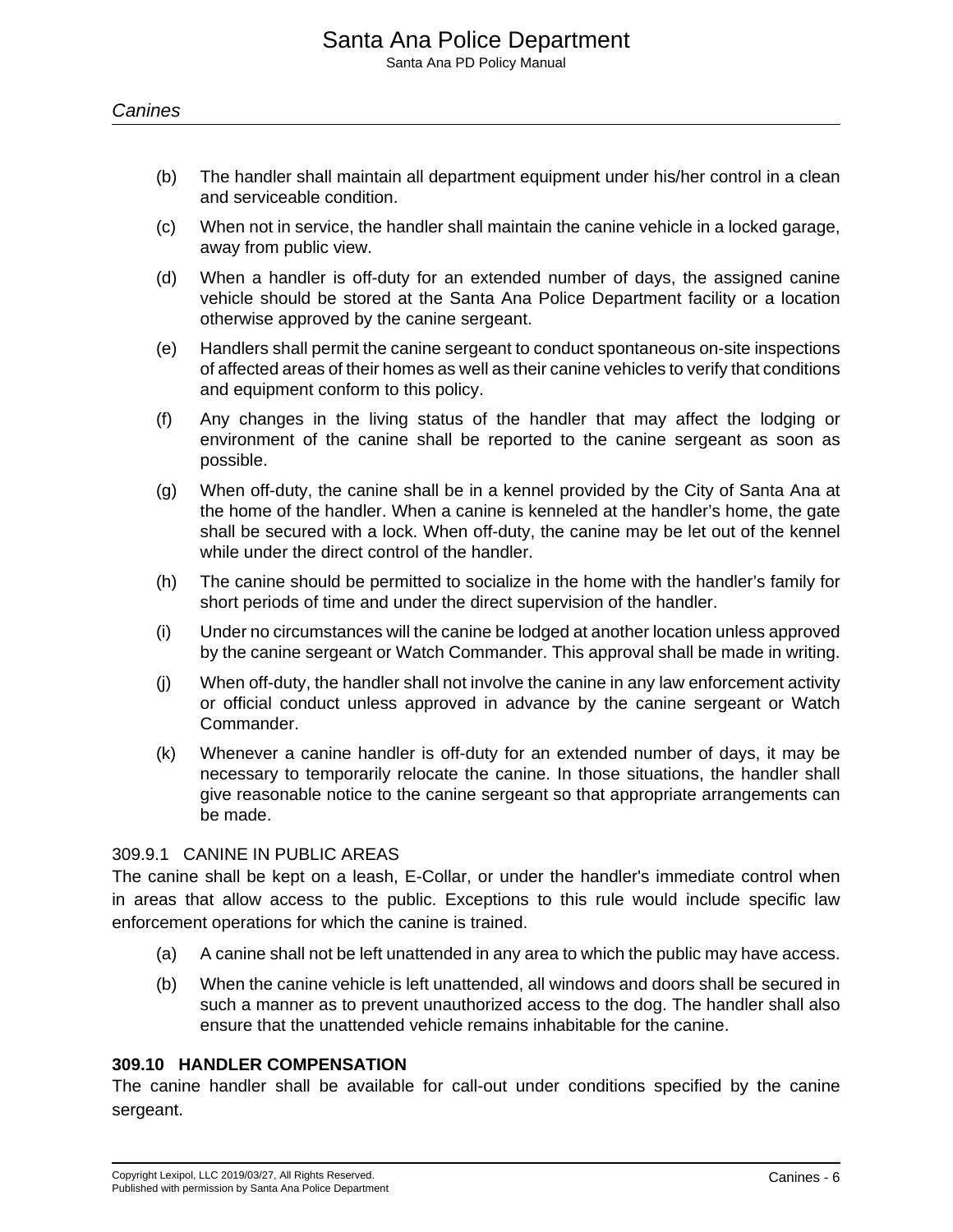Santa Ana PD Policy Manual

#### **Canines**

The canine handler shall be compensated for time spent in the care, feeding, grooming and other needs of the canine in accordance with the Fair Labor Standards Act (FLSA), and according to the terms of the collective bargaining agreement (29 USC § 207).

### **309.11 CANINE INJURY AND MEDICAL CARE**

In the event that a canine is injured, or there is an indication that the canine is not in good physical condition, the injury or condition will be reported to the canine sergeant or Watch Commander as soon as practicable and appropriately documented.

All medical attention shall be rendered by the designated canine veterinarian, except during an emergency where treatment should be obtained from the nearest available veterinarian. All records of medical treatment shall be maintained in the canine file.

#### **309.12 TRAINING**

Before assignment in the field, each canine team shall be trained and certified to meet current POST guidelines or other recognized and approved certification standards. Cross-trained canine teams or those canine teams trained exclusively for the detection of narcotics and/or explosives also shall be trained and certified by the California Narcotic Canine Association (CNCA) or other recognized and approved certification standards established for their particular skills.

The canine sergeant shall be responsible for scheduling periodic training for all department members in order to familiarize them with how to conduct themselves in the presence of department canines.

All canine training should be conducted while on-duty unless otherwise approved by the canine sergeant or Watch Commander.

### 309.12.1 CONTROLLED SUBSTANCE PROCEDURES

Due to the responsibilities and liabilities involved with possessing readily usable amounts of controlled substances and the ever-present danger of the canine's accidental ingestion of these controlled substances, the following procedures shall be strictly followed:

- (a) All controlled substance training samples shall be weighed and tested prior to dispensing to the individual canine handler or trainer.
- (b) The weight and test results shall be recorded and maintained by this department.
- (c) Any person possessing controlled substance training samples pursuant to court order or DEA registration shall maintain custody and control of the controlled substances and shall keep records regarding any loss of, or damage to, those controlled substances.
- (d) All controlled substance training samples will be inspected, weighed and tested periodically. The results of the periodic testing shall be recorded and maintained by the canine sergeant with a copy forwarded to the dispensing agency.
- (e) All controlled substance training samples will be stored in locked, airtight and watertight cases at all times, except during training. The locked cases shall be secured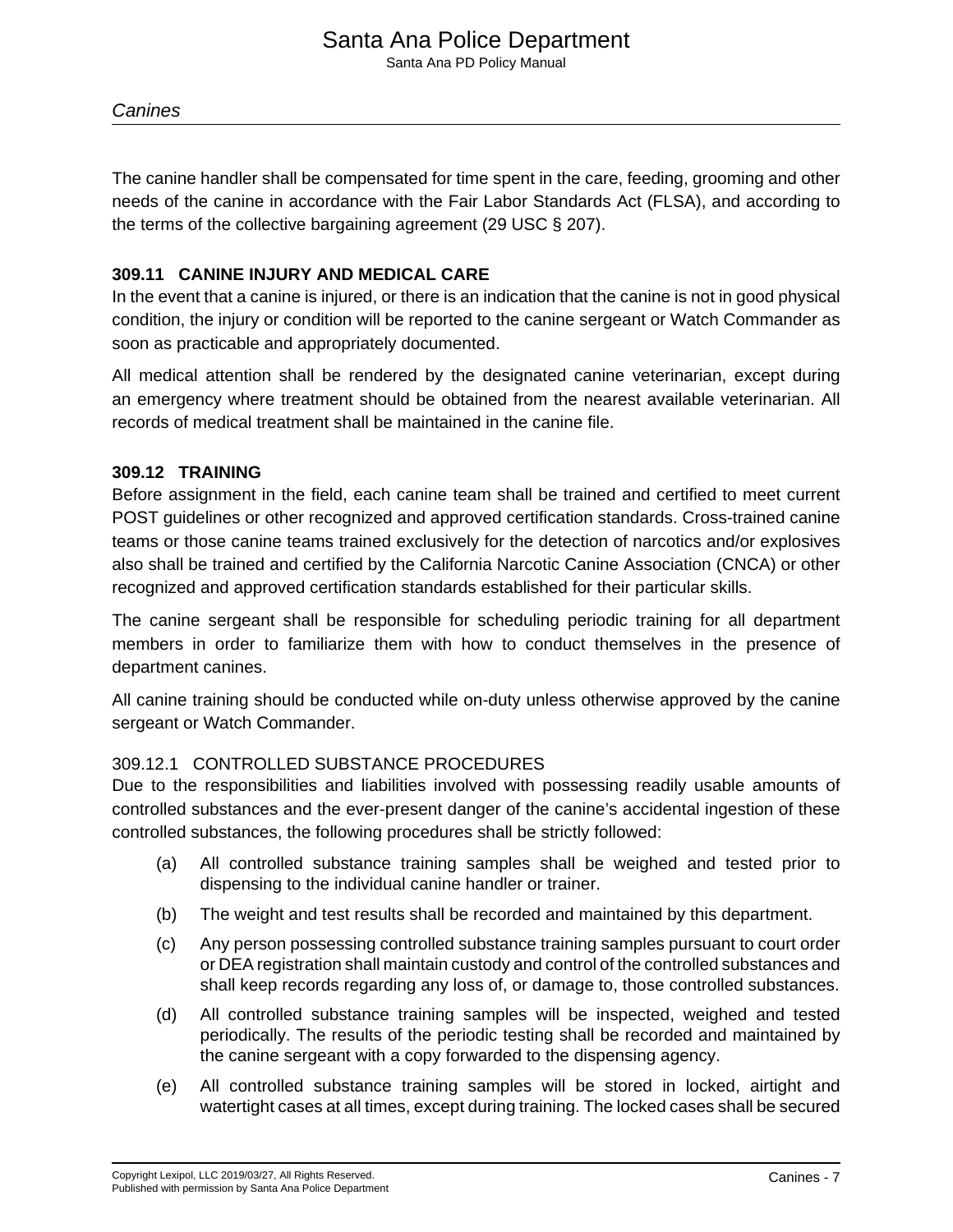in the trunk of the canine handler's assigned patrol vehicle during transport and stored in an appropriate locked container. There are no exceptions to this procedure.

- (f) The canine sergeant shall periodically inspect every controlled substance training sample for damage or tampering and take any appropriate action.
- (g) Any unusable controlled substance training samples shall be returned to the Evidence Section or to the dispensing agency.
- (h) All controlled substance training samples shall be returned to the dispensing agency upon the conclusion of the training or upon demand by the dispensing agency.

#### 309.12.2 CONTINUED TRAINING

Each canine team shall thereafter be recertified to a current POST, CNCA or other recognized and approved certification standards on an annual basis. Additional training considerations are as follows:

- (a) Canine teams should receive training as defined in the current contract with the Santa Ana Police Department canine training provider.
- (b) Canine handlers are encouraged to engage in additional training with approval of the canine sergeant.
- (c) To ensure that all training is consistent, no handler, trainer or outside vendor is authorized to train to a standard that is not reviewed and approved by this department.

#### 309.12.3 FAILURE TO SUCCESSFULLY COMPLETE TRAINING

Any canine team failing to graduate or obtain certification shall not be deployed in the field for tasks the team is not certified to perform until graduation or certification is achieved. When reasonably practicable, pending successful certification, the canine handler shall be temporarily reassigned to regular patrol duties.

#### 309.12.4 TRAINING RECORDS

All canine training records shall be maintained in the canine handler's and the canine's training file.

#### 309.12.5 TRAINING AIDS

Training aids are required to effectively train and maintain the skills of canines. Officers possessing, using or transporting controlled substances for canine training purposes must comply with federal and state requirements regarding the same. Alternatively, the Santa Ana Police Department may work with outside trainers with the applicable licenses or permits.

### 309.12.6 CONTROLLED SUBSTANCE TRAINING AIDS

Officers acting in the performance of their official duties may possess or transfer controlled substances for the purpose of narcotics-detection canine training in compliance with state and federal laws (Health & Safety Code § 11367.5; 21 USC § 823(f)).

The Chief of Police or the authorized designee may authorize a member to seek a court order to allow controlled substances seized by the Santa Ana Police Department to be possessed by the member or a narcotics-detection canine trainer who is working under the direction of this